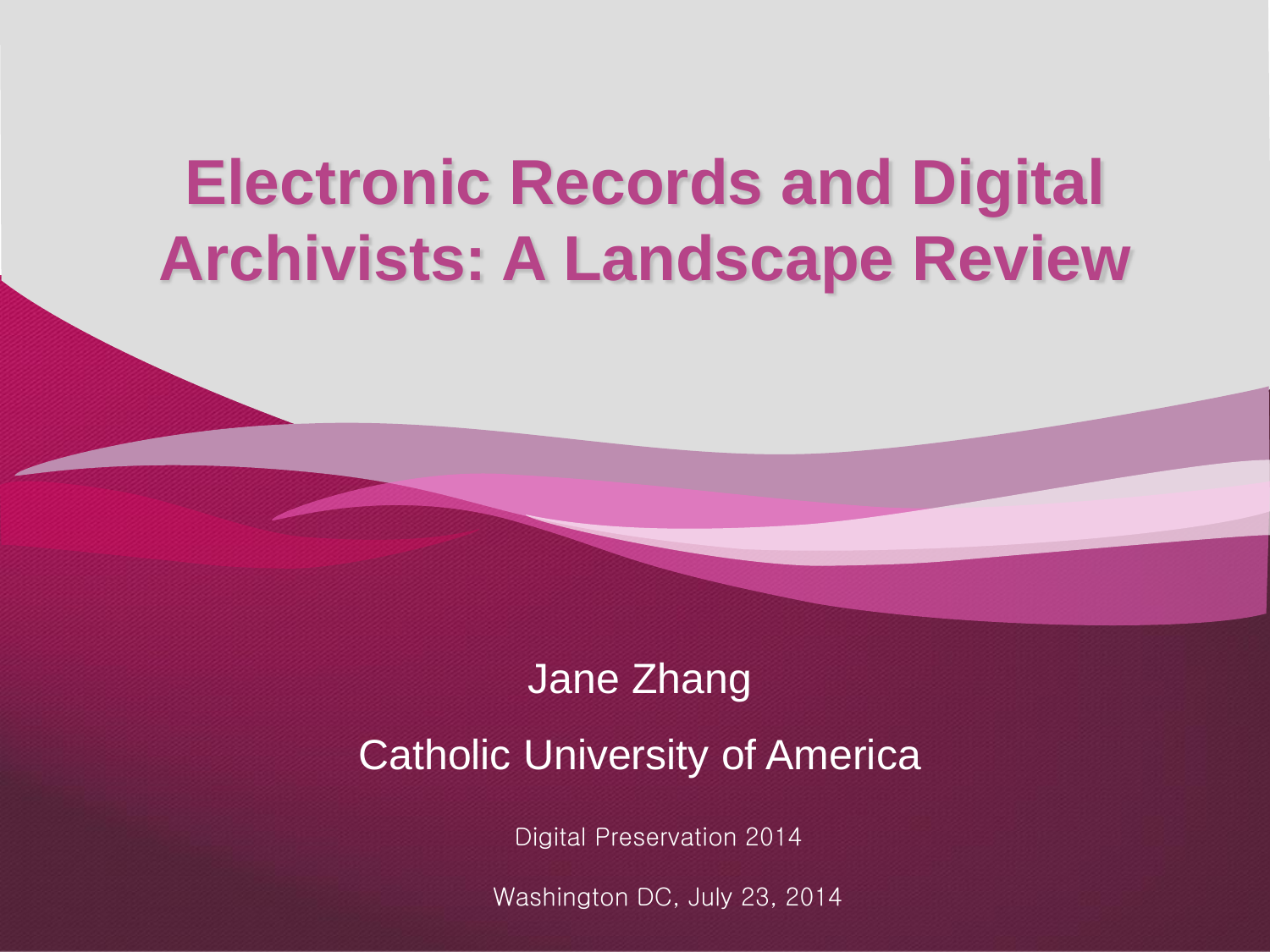## Digital Archivists

- February 7, 2009
	- Conrad de Aenlle, New York Times
	- Digital Archivists, Now in Demand
- June 5, 2014
	- Jackie Dooley, hangingtogether.org

– What was once a trickle of digital archivist positions, most of them vaguely defined, has gradually grown to something closer to a flood.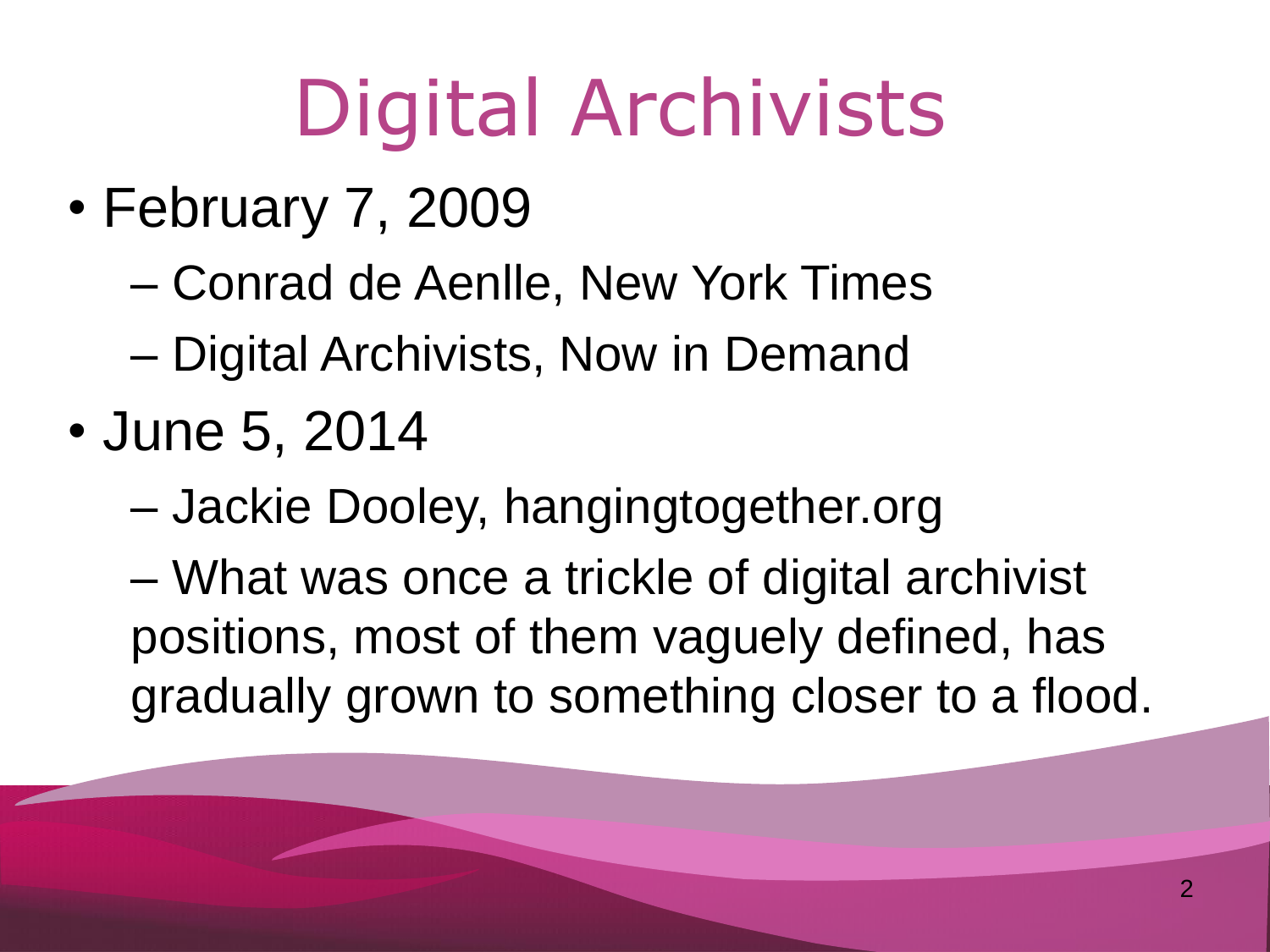#### Electronic Records and Digital Archivists

• Digital archivists at corporate settings

– Not included in the study

- Electronic records and digital archivists at archives, special collections, historical societies, or museum archives settings
	- ‒ 100 job postings since 2000
	- ‒ 83 positions since 2001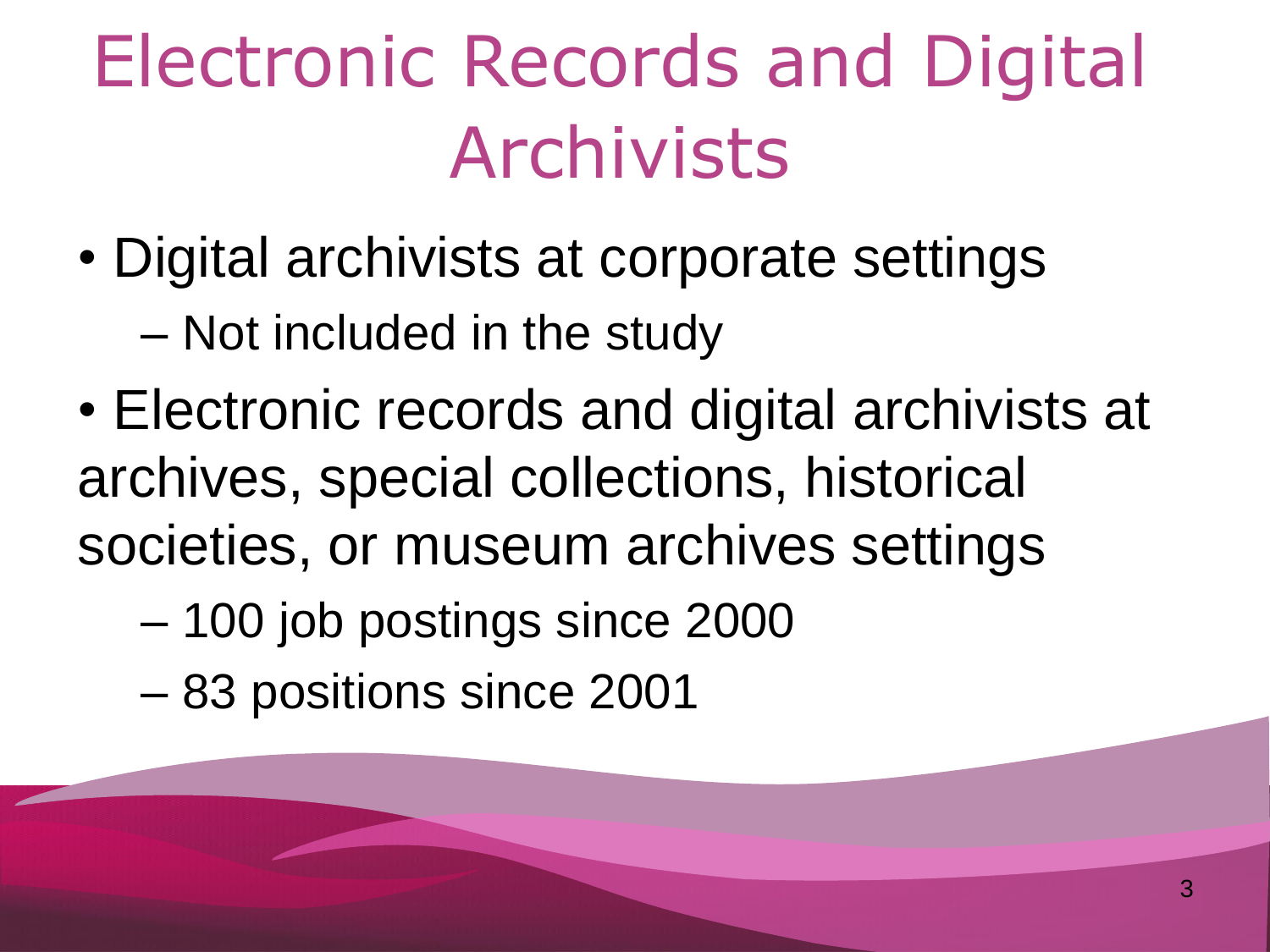## Job Postings (100)

State coverage ‒ 29 out of 50 states

Year coverage

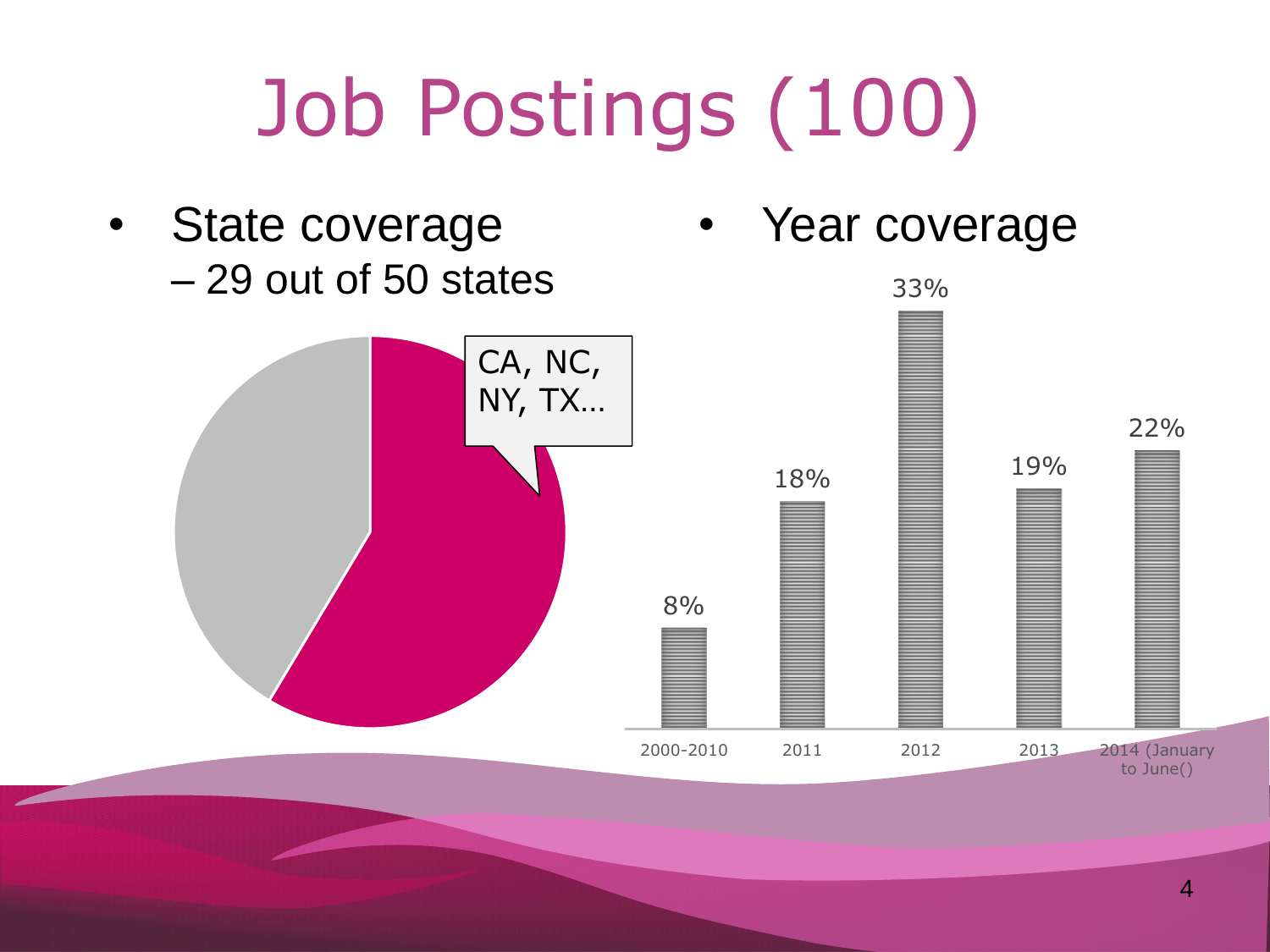### Positions (83)

• State coverage – 32 out of 50 states • Start date (66 out of 83) • End date (23 out of 66) CA, GA, MA, NC, NY, TX… 6  $|12$ 48 2001-2005 2006-2009 2010-2014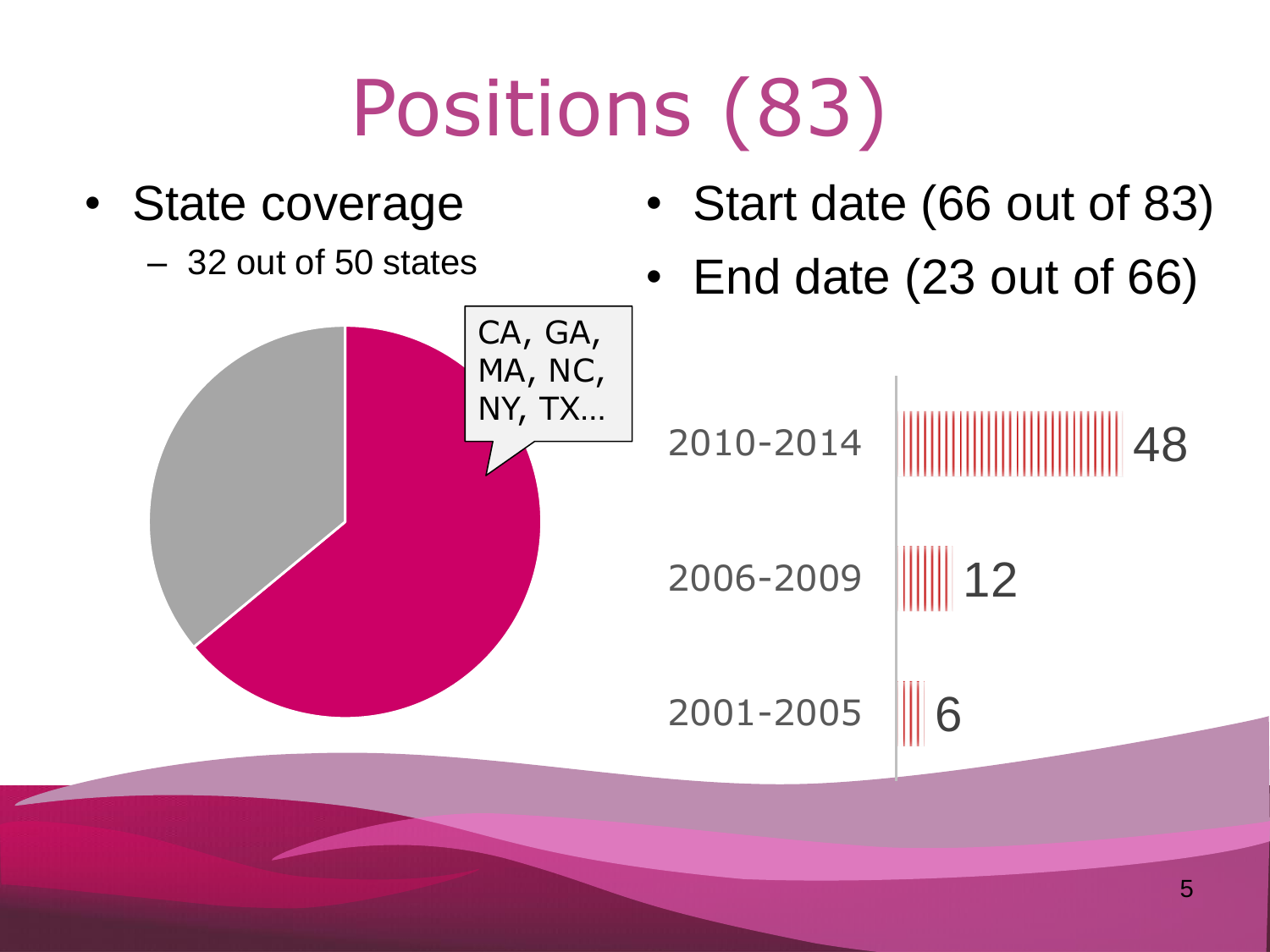#### Positions (83)

• Professional degree information available

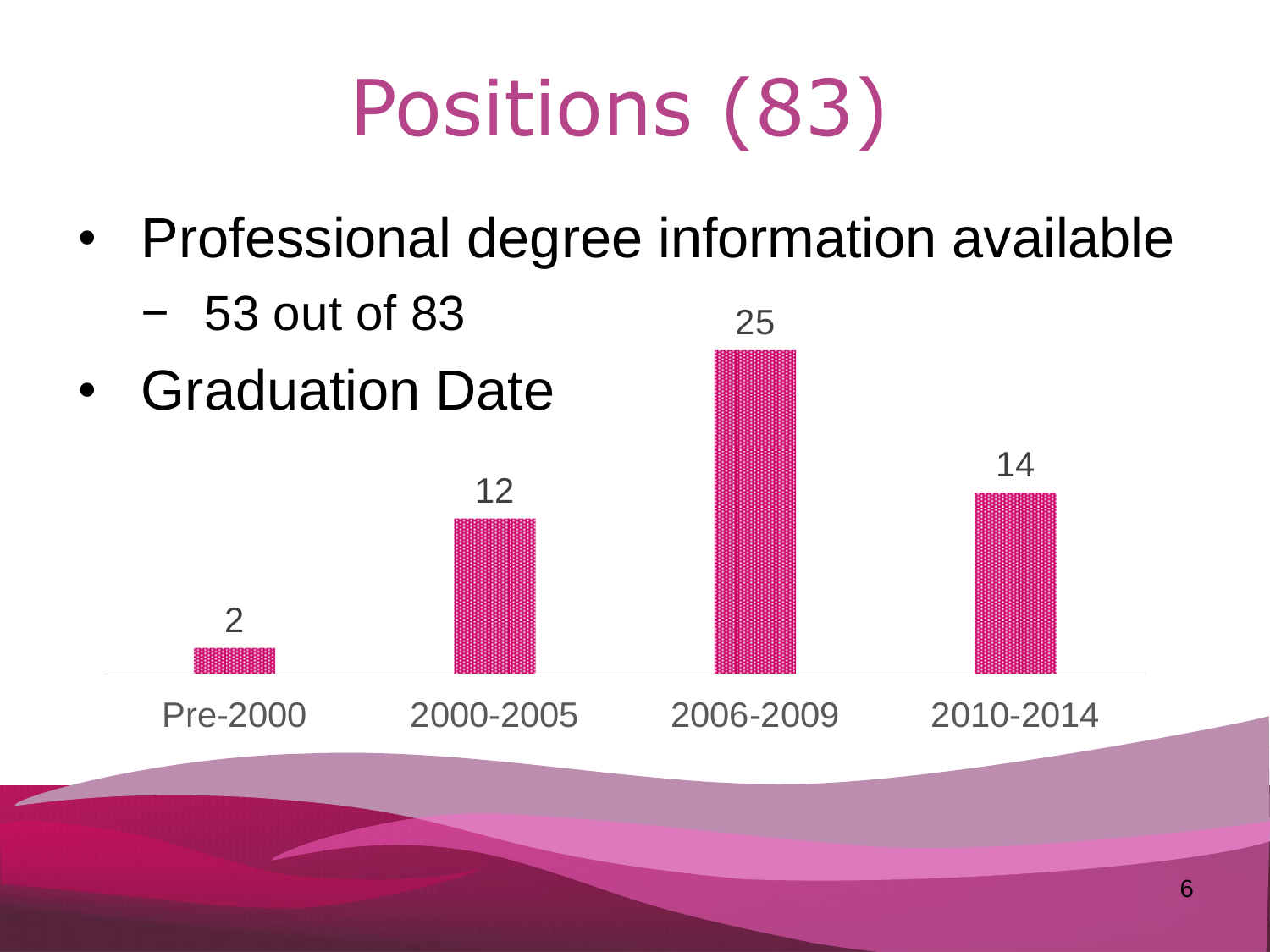#### **Conclusion**

- Expanding
	- ‒ 92% new positions posted after 2011
	- ‒ 73% new positions started after 2010
- Young
	- ‒ 96% positions filled by post-2000 graduates
	- ‒ 73% positions filled by post-2006 graduates ‒ 26% positions filled by post-2010 graduates
- Fluid

‒ 35% positions with end dates